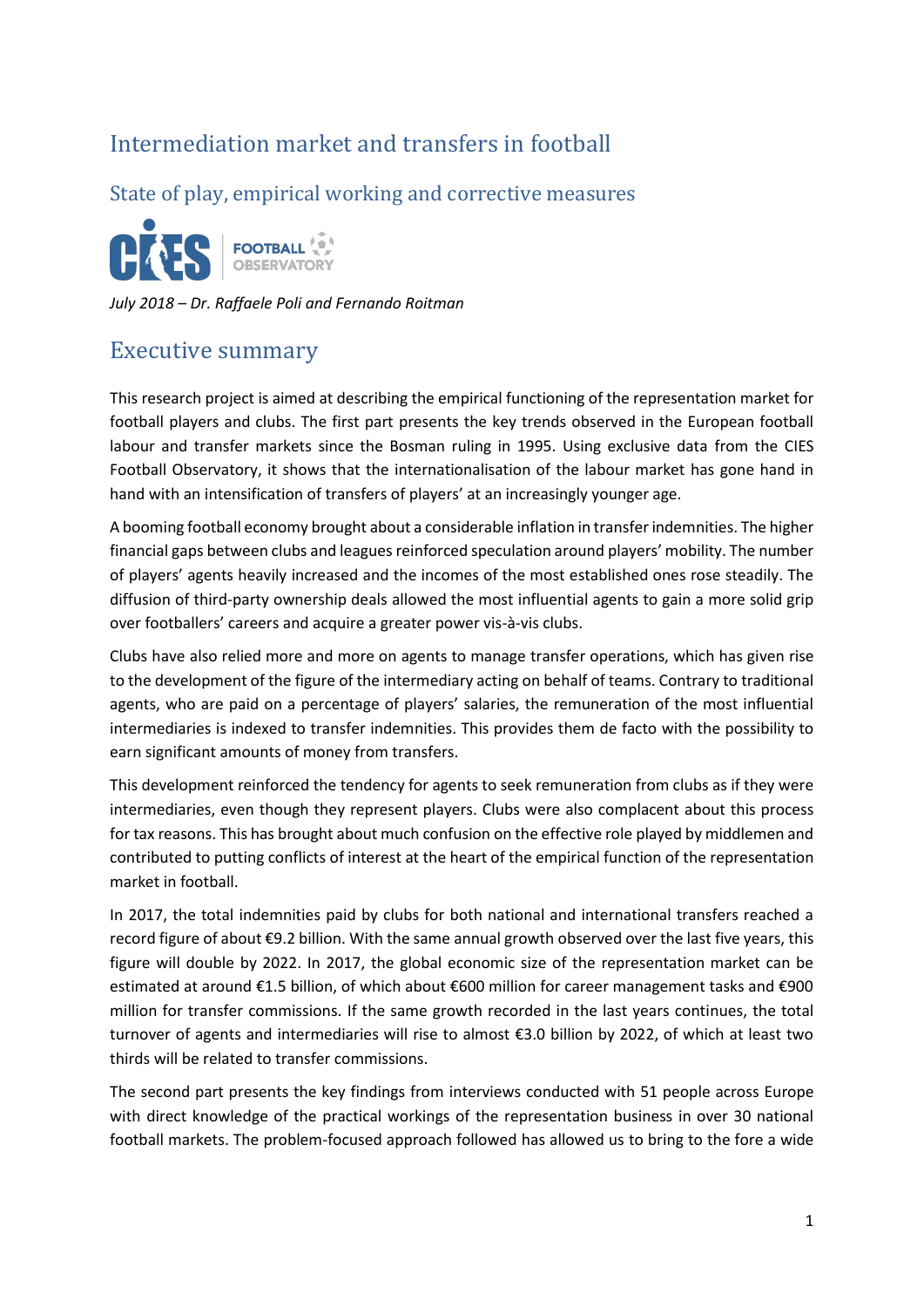array of issues from five complementary points of views: players, agents, clubs, football integrity and economic integrity.

From a player perspective, three main concerns were identified:

- following the FIFA 2015 reform and the abolition of the license system for agents in most countries, the lower segments of representation market became saturated. Agents are exerting an exaggerated and often negative pressure on players, minors in particular. Lack of competence, greed and bad advice put the career of many talents at risk.
- agents and intermediaries tend to go against the key principle of workers' freedom of movement as short-term personal profit is often the main rationale of their action. Different strategies are used to control players' careers such as indebting them, mismanaging their savings and filtering information.
- the strong imbalance in the access to the information during negotiations with clubs and the general belief by players and families that agents are the key in making it in the professional game lead to frequent abuses of footballers' rights.

From the standpoint of agents and intermediaries, the report highlights four main issues:

- the segmented structure of the representation market combined with the lack of regulation imply a 'far-west' situation in the lower segments and a high level of concentration in the most lucrative ones. Dominant agents and intermediaries abuse their position notably by purchasing the representation of the most talented young players.
- club representatives make it difficult for not-dominant agents to progress in the job through anti-competitive behaviours aiming at favouring the most powerful ones or those more inclined to act in their own interest to the detriment of agents with greater professional conscience.
- agents are heavily exposed to the lack of loyalty by players, who are frequently poached by competitors, notably just before potentially lucrative transfers, with no concrete possibility to receive adequate compensation for the job performed.
- the lack of legal protection also affects agents in their relationships with clubs, the latter being often reluctant to respect agreements and pay commissions negotiated, in particular in Southern and Eastern European countries.

The empirical functioning of the representation market is far from being optimal also from the perspective of clubs. Four main issues were put forward by the interviewees:

- dominant agents and intermediaries have a solid control on the careers of a greater number of players, notably through third-party ownership arrangements, which puts them at advantage in the power game existing with clubs.
- fierce competition between teams within an highly unregulated context with no effective enforcement of the few existing rules (i.e. TPO ban) creates a climate of suspicion in which clubs are afraid to lose competiveness by acting in legal and/or ethical ways.
- the lack of transparency in transfer operations in general, and in the representation market more particularly, puts clubs at disadvantage vis-à-vis agents and intermediaries who have easier access to the most relevant information.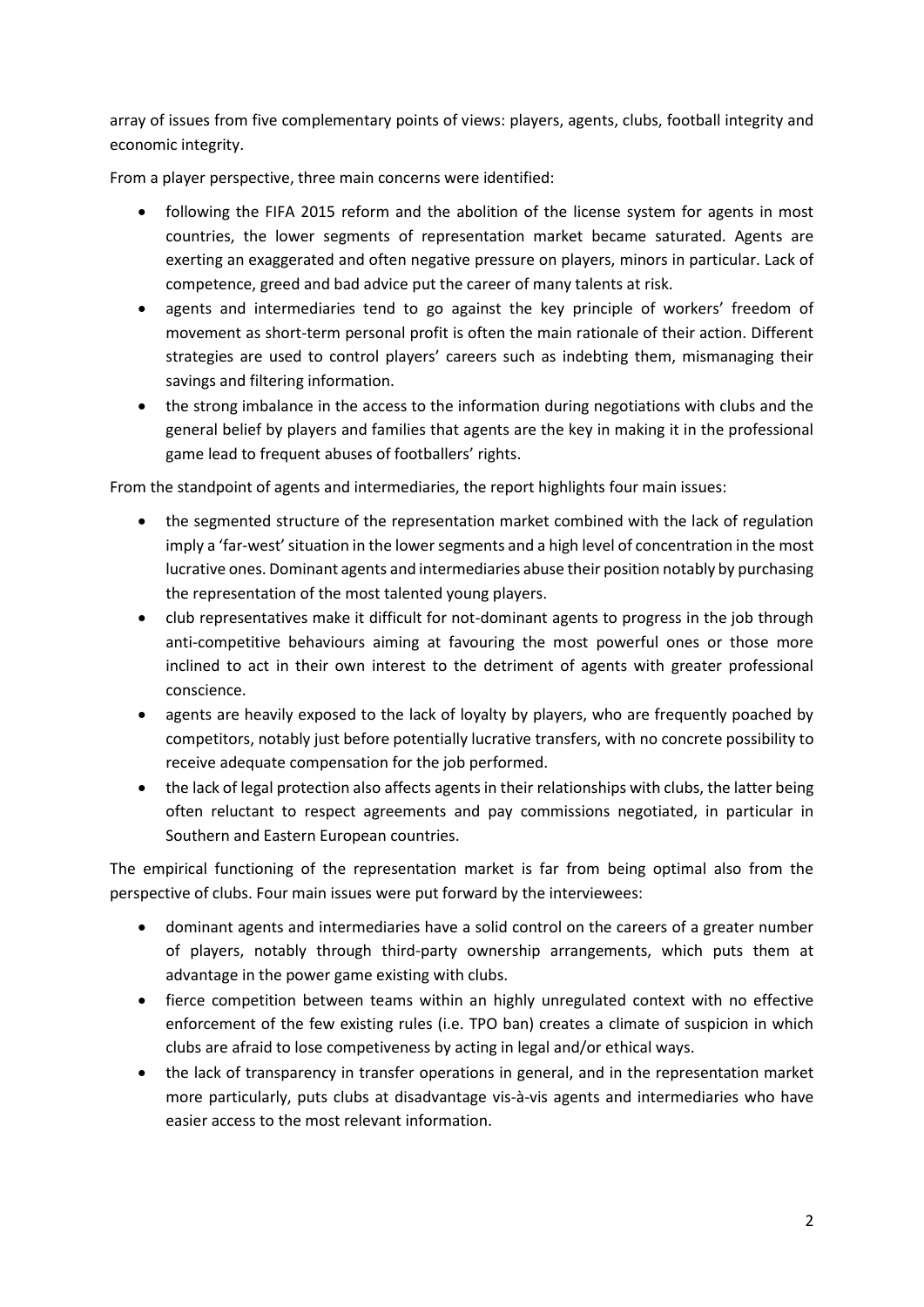the lack of harmonisation on an international level implies unfair competition between clubs to attract the best talents and increases the possibilities for agents and intermediaries to cash commissions from them.

The practical working of the representation market is also highly problematic from a football integrity perspective, notably concerning the four following aspects:

- the collusion between agents or intermediaries on one side, and club or national team members on the other, coaches in first instance, implies an undue influence for the selection of players to be recruited or fielded.
- the greater financial interest of agents for transfers than for contract extensions jeopardises the key transfer system principle of contractual stability, even more so when agents and intermediaries have sufficient power to negotiate the payment of high commissions up-front during transfers.
- in a zero-sum game, high commissions paid to the most established intermediaries not only imply lower retributions to players, but also to teams having developed them, which puts at danger another key principle of the transfer system: the reward of training.
- while banned by FIFA, the third-party ownership of players' economic rights is still a wellestablished reality. Agents and intermediaries are often at the heart of this kind of arrangements, which in many cases explain the sizeable commissions that they are able to obtain from clubs.

The functioning of the football representation business also challenges the economic integrity of the communitarian market. Four main points are at stake here:

- the recurrent payment by clubs of agents representing players and the dual representation of both players and clubs make conflicts of interest the modus operandi in the football representation market. This goes against civil law and implies unfair competition for those who would like to act in a legal way.
- widespread collusion between club members and agents or intermediaries gives rise to corrupt practices through which the actors involved misuse club funds for their personal profit, which raises many issues from a criminal law perspective.
- the purchase of players' representation by organised crime goes hand in hand with money laundering operations. In addition, the payment of high commissions by clubs with no visibility or control on final recipients also raises issues from a money laundering standpoint.
- payments to agents or intermediaries are often at the heart of tax evasion schemes through which money is sent to uncooperative tax havens, not only to the profit of agents and intermediaries themselves, but also to that of club owners and executives with whom they collaborate.

The third part introduces the main reasons for regulating the market as put forward by the interviewees. A wide consensus exists about the need to improve the current situation through stronger regulatory efforts by football governing bodies. The following aspects were notably brought to the fore:

 all the stakeholders highlighted the need for more regulation in the football representation market specifically, and the transfer market in general. They notably insisted on the necessity of international rules to harmonise practices at least at European level, if not globally.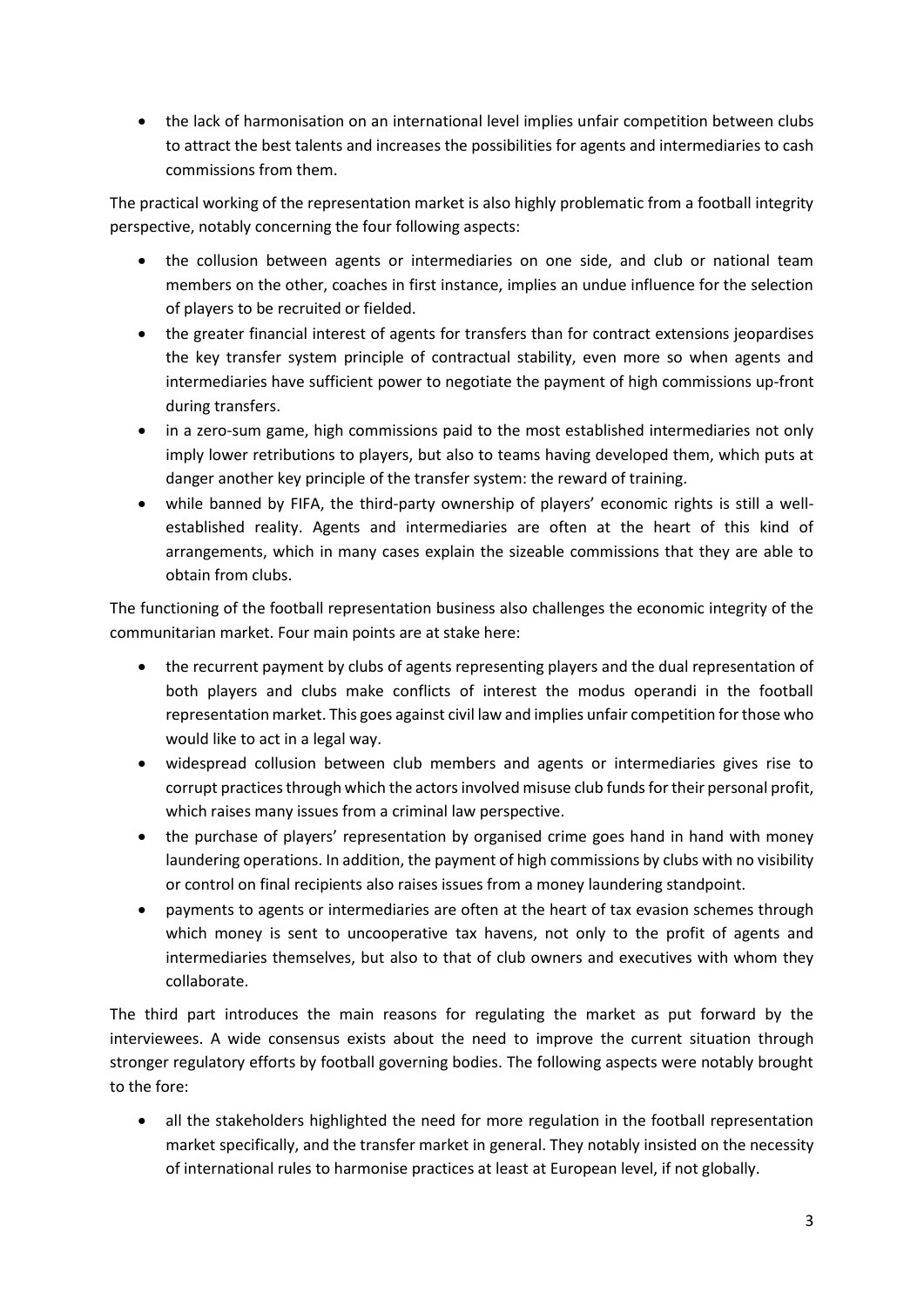stronger regulation should go hand in hand with serious enforcement and sanctions by football authorities. The lack of control was often put forward as the decisive factor explaining the failure of previous regulation efforts.

football stakeholders ask for more transparency on agent and intermediaries' commissions, notably through the public disclosure of each payment. They also ask for the improvement of the traceability of financial flows for both commissions and transfer indemnities.

increasing player protection and minors in particular, is also a crucial issue for the interviewees. To achieve this goal, raising professional standards in the representation market through education programmes and certification is considered of great importance.

Finally, the report presents some straightforward, enforceable and proportionate recommendations to regulate the football representation market. The system proposed asks for the introduction of caps on commissions for both agents and intermediaries, always indexed to the salary of players and never on transfer indemnities. This would notably allow football governing bodies to fight against the overspeculation on players' mobility, contractual instability and third-party ownership.

To limit conflicts of interest and unfair competition, the payment of the agents should be made by effective clients. However, to stimulate transparency, clubs could be entitled to pay agents acting on behalf of players following tripartite agreements on effective salaries paid (and taxed accordingly) under the condition that the representation mandate is registered in a centralised database. The latter should be accessible to all market actors in order to know with certainty who represents who.

The right to register representation mandates should be reserved for agents or intermediaries without a criminal record and professional liability insurance. To fight against money laundering and tax evasion, agents and intermediaries should also accept cashing commissions through a clearing house system. In addition, they should give access to the statements of bank accounts where the money is remitted and allow their transmission to the relevant public authorities.

The registration of mandates would also allow agents and intermediaries to receive legal protection through an arbitration system set up by football governing bodies. A compensation system for former agents should also be implemented in order to prevent market concentration in the highest market segments, dominant positions and abuses. Such a system would also be useful in fighting against corrupt practices arising from the collusion between agents and club members.

An investigation body should be put in place by football authorities to analyse situations having led to disputes and, more generally, to control all financial flows deriving from transfer operations by crosschecking information collected at different levels, notably through club licensing systems at both continental and national level. Fees paid by intermediaries and agents to register representation mandates and financial penalties arising from regulation breaches could partially finance this body.

A strong sanction system should also be implemented for all transfer market actors: agents, intermediaries, players, as well as club representatives(owners, executives, coaches, etc.). Commercial agreements between agents or intermediaries and club members aiming at favouring the signature of representation mandates by players should be strictly sanctioned, as well as parallel payments to agents or intermediaries through companies outside of the club structure.

Education programmes involving all football stakeholders should be implemented to allow people with the right of registering representation mandates to improve their knowledge and competencies. Successful participation in these programmes would lead to the obtainment of an official football agent